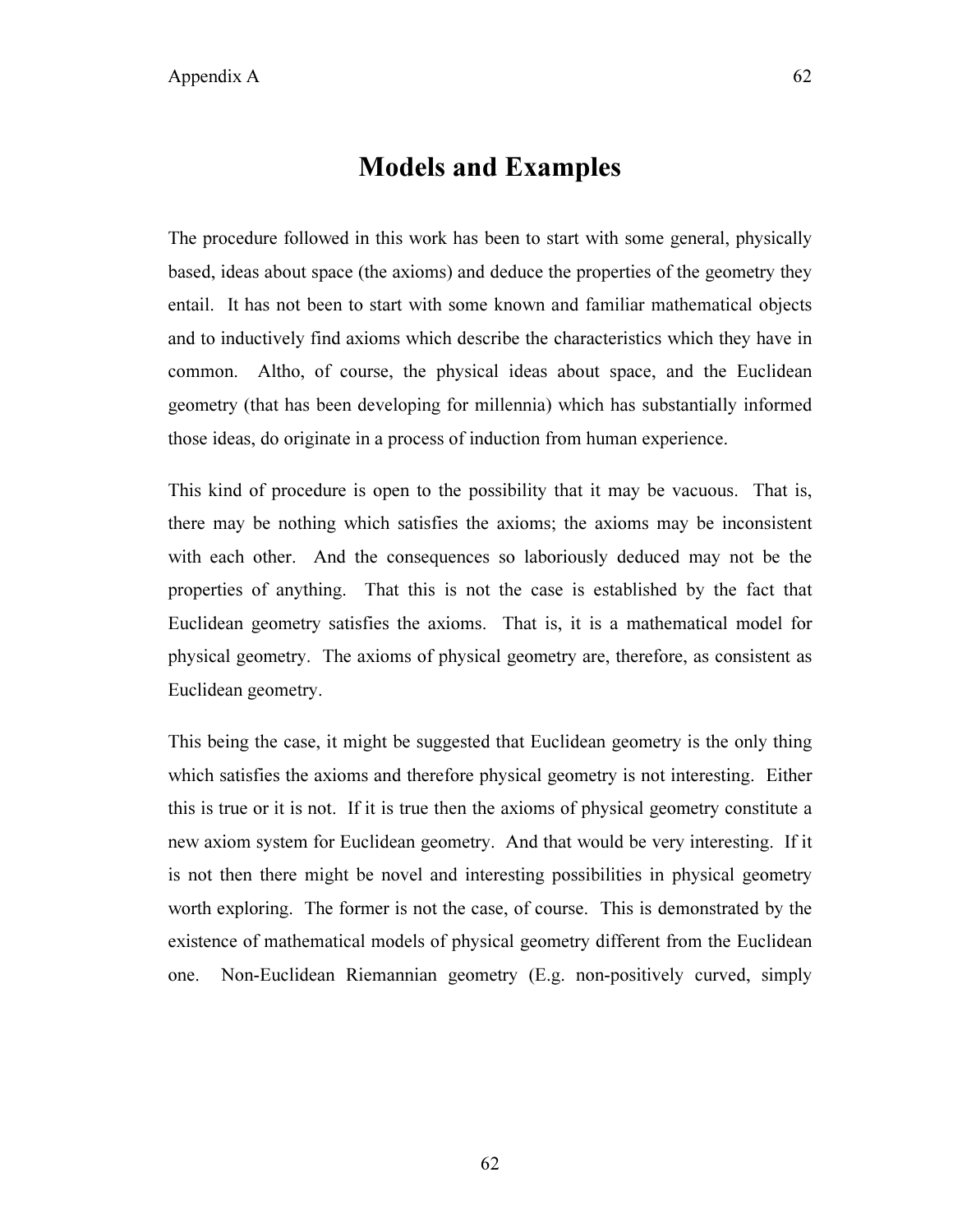connected Riemannian manifolds<sup>\*</sup>) and the examples in this appendix provide such demonstrations.

Apparently interesting possibilities in physical geometry might, in fact, not exist. It could be that an inconsistency or disproof has just not been found yet. Or a proof which excludes some possibility might be erroneous, in whole or in part. In such cases an example which exhibits the characteristic in question can settle the issue conclusively. Thus, such models and examples can provide guidance, correction and confirmation for the investigation.

Furthermore, such concrete examples are an invaluable aid to human understanding and the development of insight sorely needed in unfamiliar territory.

# A.1 The Continuity Axiom

It needs to be proven that examples do, in fact, satisfy the axiom system of which they are purported to be models. While the continuity axiom specifies exactly the sort of physical properties one would expect of space it could be objected that it poses formidable difficulties for proving that anything could satisfy it. How could it ever be shown that "in <u>any</u> geometric construction, those segment measures which are mutually dependent are mutually thrice differentiable"?

This turns out not to be as difficult as it may seem; at least, in certain cases. We know that the continuity axiom is satisfied in the Euclidean case. And for models which can be suitably related to the Euclidean case it can be used to establish the axiom for those models. If the points (and lines) in the model are in a one-to-one correspondence with those of Euclidean geometry then so are the geometrical constructions. For this, for instance, it is sufficient that the model be coordinatized

Ballmann.

Ξ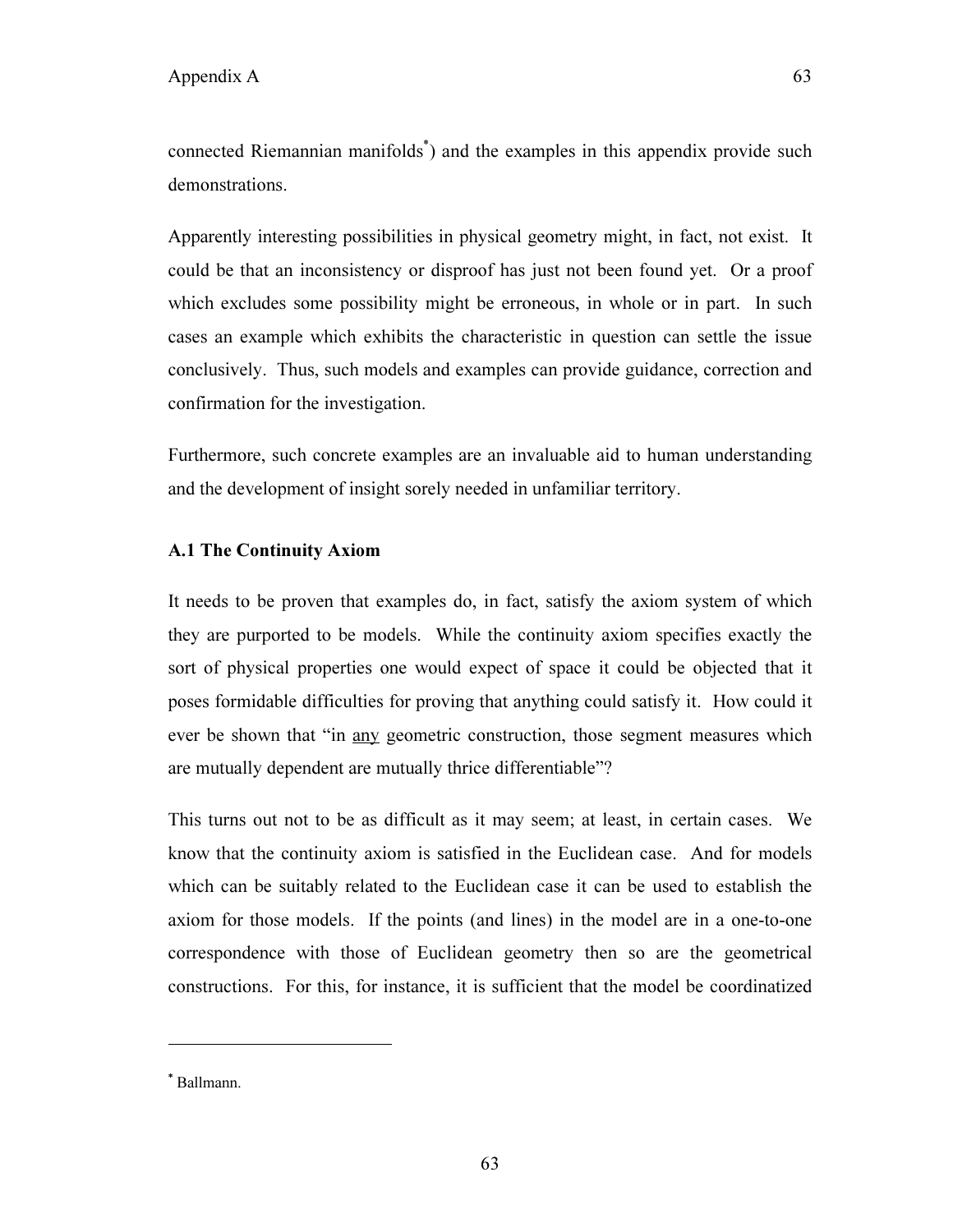and that the Cartesian lines of its coordinate system be the lines of the model. If the segment measure in the model can be shown to be a sufficiently differentiable function of the Euclidean segment measure then, by functional composition and inversion, the continuity axiom can be established in the model. Since the segment measures of concern are differentiable functions of each other in Euclidean space, by going thru Euclidean space they can be shown to be so in the model. This process is illustrated in the figure below. Thus, in such cases, all that need be proven is the



Figure 29: Using a Euclidean Correspondence

differentiability of the model's segment measure as a function of Euclidean segment measure. No detailed consideration of particular geometrical figures is required.

Two examples of this sort are presented in this appendix.

## A.2 G-Space

In 1955 Herbert Busemann published a book, *The Geometry of Geodesics*, in which he introduced a mathematical concept intended as a basis for the synthetic construction of differential geometry. He defined a G-space by the following five axioms: (1) a metric space which is (2) finitely compact (that is, any bounded infinite set has an accumulation point), (3) M-convex and (4) locally prolongable (5) uniquely. *M-convex* means that given any two points,  $\hat{A}$  and  $\hat{C}$ , there is a third point, B, such that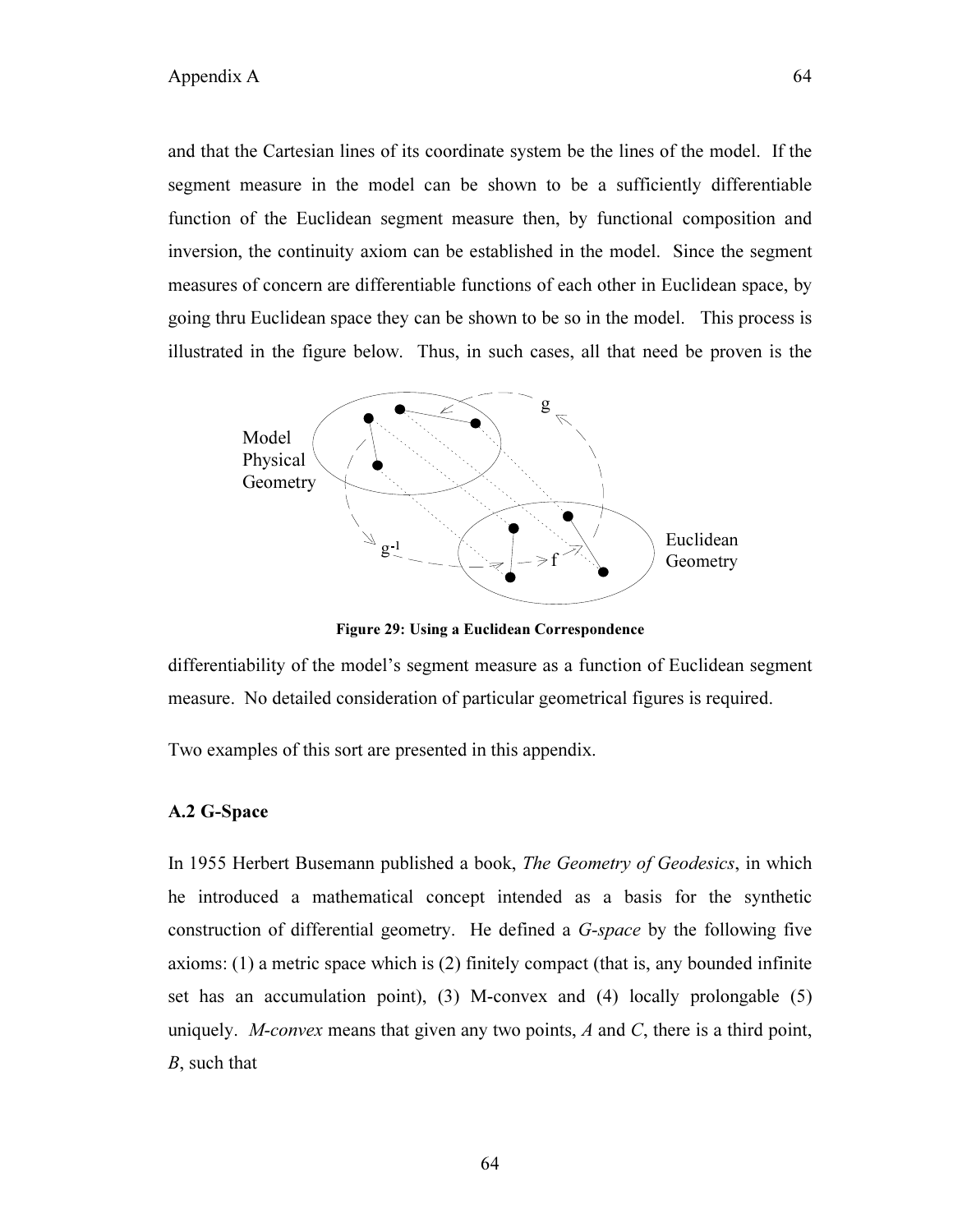$$
d(A,B)+d(B,C)=d(A,C).
$$

Prolongable means that given any two points A and B there is a third point C such that the same relation holds. A straight G-space is one which is prolongable in the large.

It has already been pointed out that physical geometry is a metric space. Furthermore, there are points between its points, its lines can be extended globally and the extensions are unique. The remaining property of finite compactness plays a role in G-space similar to that of the continuity axiom. So it is reasonable to suspect that physical geometry and straight G-spaces have similarities.

# A.3 Busemann's Examples

Later<sup>\*</sup>, Busemann gave a class of examples of G-spaces which may also be used as examples of physical geometries. They are spaces in which a distortion of the Euclidean distance function is imposed on the Cartesian plane (that is, the points are ordered pairs of numbers and the lines are the usual lines). As such, Axioms 1-4 and 7 are immediately satisfied and only Axioms 5 and 6 need be established.

Busemann's distance function between an arbitrary point and the origin is fairly simple to specify. Distort the Euclidean projection onto a line of arbitrary direction of the segment (between the point and the origin). Then integrate the result over all such lines. That is,

$$
d(x,0)=\int_{-\pi/2}^{\pi/2}g(|x|\cos\alpha)d\alpha
$$

where  $|x|$  is the Cartesian distance from the origin to the Cartesian point x and g is a continuous, strictly increasing function on  $[0,\infty)$  with  $g(0) = 0$  and

ī

Recent Synthetic Differential Geometry, p.27-29.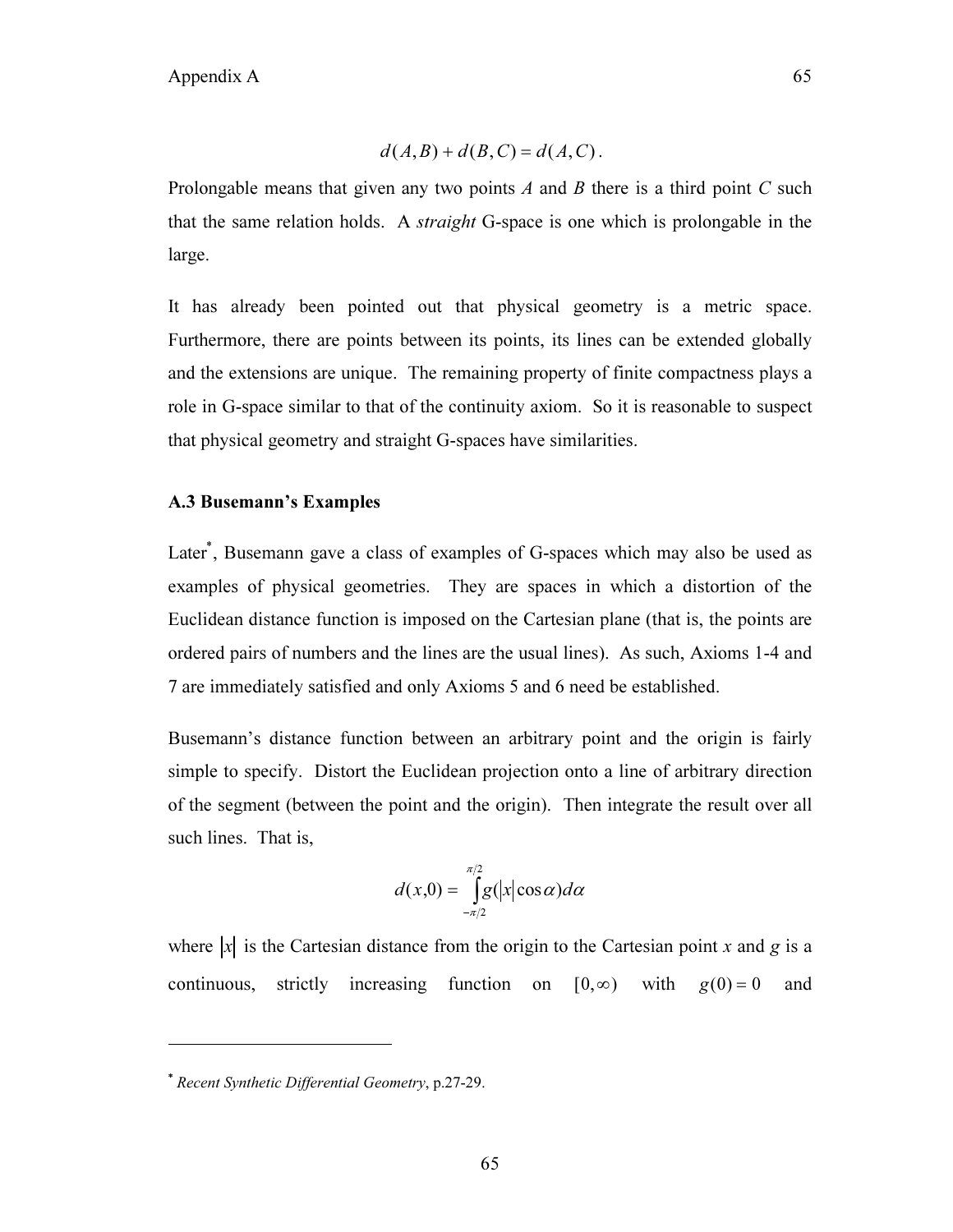$g(t) \rightarrow \infty$  for  $t \rightarrow \infty$ . The distance between two arbitrary points in this scheme is obtained by taking these distorted projections with respect to the origin for each and combining them algebraically (that is, adding or subtracting them depending on whether the projections are contiguous or superimposed) before integrating over all directions as above. It should be noted that this procedure picks out the origin as a special, very peculiar point and so all of these spaces are metrically inhomogeneous.

One way to express this procedure is in terms of the constructions illustrated in the figure below. Let the ray from the origin to x be S and the ray from the origin to y be



Figure 30: Constructing Busemann's Metric

T. Without loss of generality assume that the interior angle,  $\theta$ , measured in a c.c. direction from T to S is between 0 and  $\pi$ ; otherwise exchange x and y. The ray, R, from the origin which is perpendicular to the line between x and y can range anywhere between the two perpendiculars ( $T^{\perp}$  and  $S^{\perp}$ ) depending on the relative magnitudes of x and y. The interior angle,  $\phi$ , from T to R (measured in a c.c. direction) is given,

$$
\tan \phi = \frac{|y|/|x| - \cos \theta}{\sin \theta},
$$

in terms of  $\theta$  and the lengths of the segments from the origin to x and y. Let a particular line onto which to project be specified by the interior angle,  $\alpha$ , it makes with  $T$  (measured in the c.c. direction). The projections add for lines outside of the perpendiculars. They subtract for lines inside the perpendiculars with, upon passing thru  $R$ , a reversal of order. There are a variety of analytic ways to express this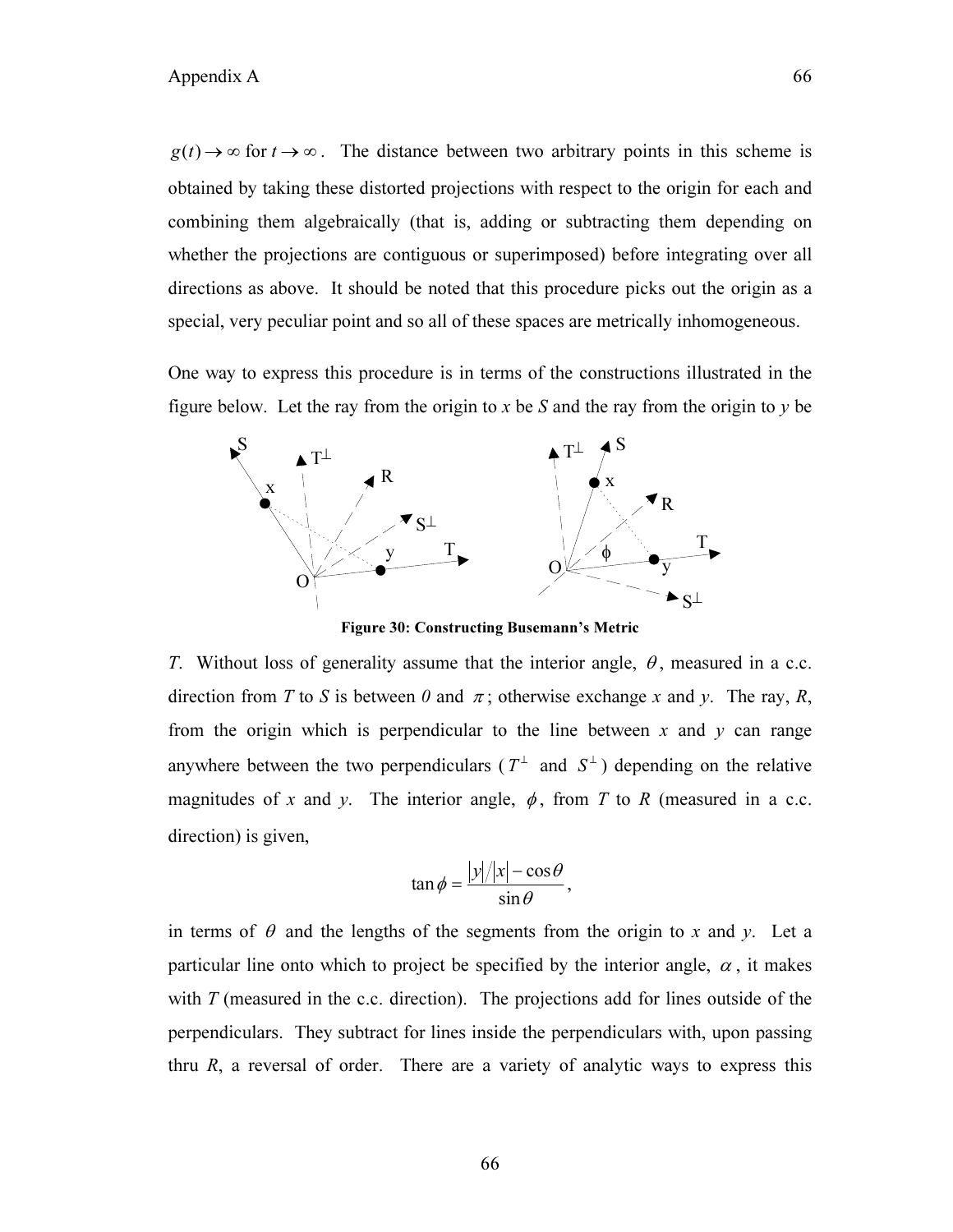procedure. In the terms established above one of them is the following.

$$
d(x,y) = \int_{-\pi/2}^{-\pi/2+\theta} (g(|y|\cos(\alpha)) + g(|x|\cos(\pi + \alpha - \theta)))d\alpha
$$
  
+ 
$$
\int_{-\pi/2+\theta}^{\phi} (g(|y|\cos(\alpha)) - g(|x|\cos(\alpha - \theta)))d\alpha
$$
 A.3.1  
+ 
$$
\int_{\phi}^{\pi/2} (g(|x|\cos(\alpha - \theta)) - g(|y|\cos(\alpha)))d\alpha
$$

This just treats each of the three different kinds of situations in a separate but well defined way.

# A.4 Busemann Continuity

The only virtue of this unwieldy expression is to give Busemann's metric in terms of Euclidean quantities in a form which is manifestly as differentiable as the g-function.

From the above integral, this might appear not to be the case when one of the points passes thru the origin (i.e.  $|x|$  or  $|y|$  passes thru zero) where things are peculiar. Consideration of the functional, geometric description of the construction (page 66), however, does not support this suspicion. The appearance is just an artifact of using an analytic description which alters form in this circumstance so as to maintain differentiability thru the origin.

This process will be illustrated by explicitly calculating the first derivatives. In order to apply the formula for the distance when  $x$  (as in Figure 28) passes thru the origin the substitutions:  $S \to T$ ,  $x \to y$ ,  $T \to S^-$ ,  $y \to x$  and  $\theta \to \pi - \theta$  must be made in order to conform to the specification given above of how to construct this function.

67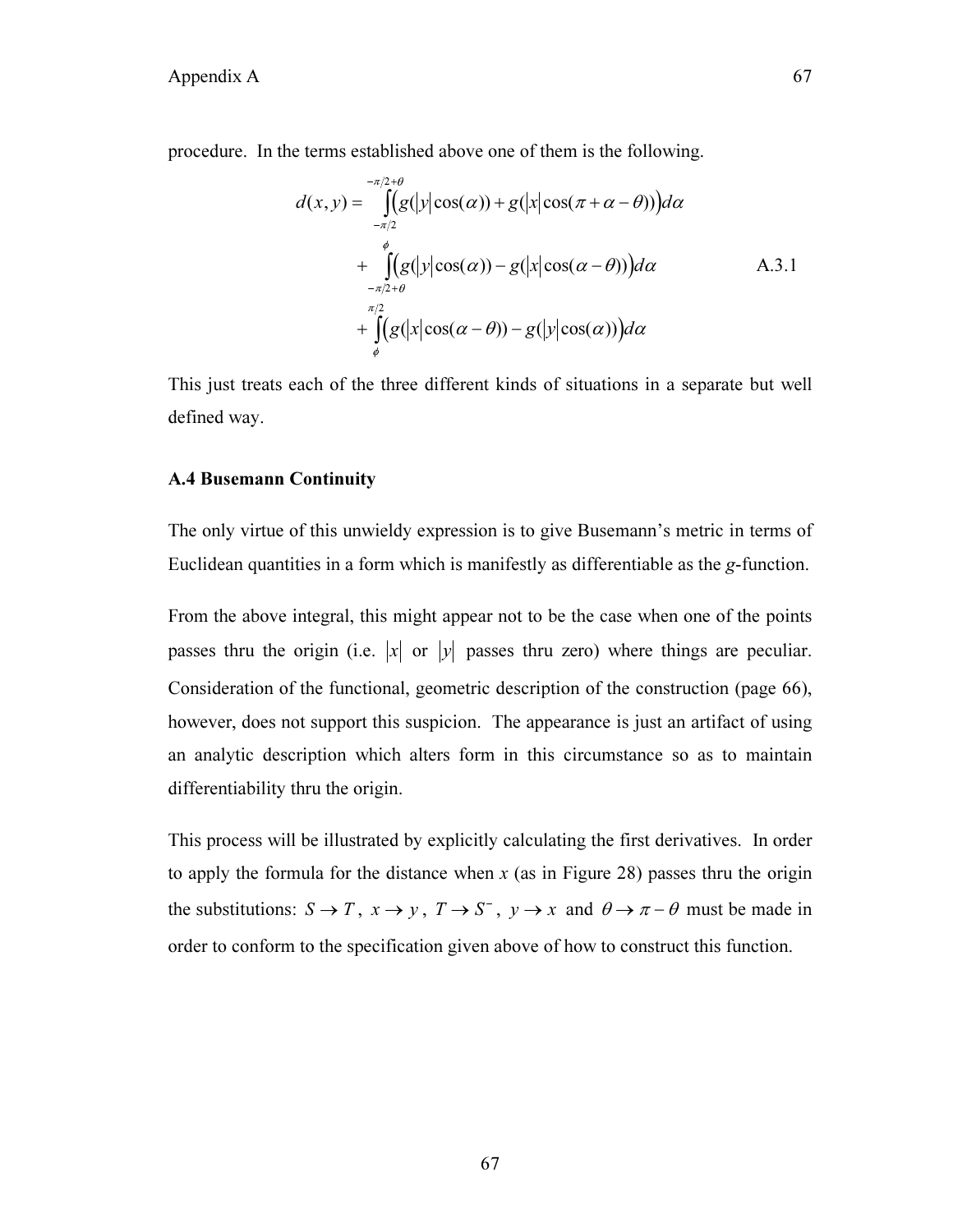$$
d(y,x) = \int_{-\pi/2}^{\pi/2-\theta} \left(g(|x|\cos(\beta)) + g(|y|\cos(\beta + \theta))\right) d\beta
$$
  
+ 
$$
\int_{\pi/2-\theta}^{\varphi} \left(g(|x|\cos(\beta)) - g(|y|\cos(\pi + \beta + \theta))\right) d\beta
$$
  
+ 
$$
\int_{\varphi}^{\pi/2} \left(g(|y|\cos(\pi + \beta + \theta)) - g(|x|\cos(\beta))\right) d\beta
$$

where tan cos sin  $\varphi$  $\sigma$  $\sigma$ =  $x$ |/| $y$ | +  $\Box$  The new variable of integration,  $\Box$  can be expressed in

terms of the old as  $\beta = \pi - \theta + \alpha$ .

$$
d(y,x) = \int_{\theta-\pi/2}^{\pi/2} (g(|x|\cos(\alpha-\theta)) + g(|y|\cos(\alpha)))d\alpha
$$
  
+ 
$$
\int_{-\pi/2}^{\varphi-\pi+\theta} (g(|x|\cos(\alpha-\theta+\pi)) - g(|y|\cos(\alpha)))d\alpha
$$
  
+ 
$$
\int_{\theta-\pi/2}^{\theta-\pi/2} (g(|y|\cos(\alpha)) - g(|x|\cos(\alpha-\theta+\pi)))d\alpha
$$

This expression for x on the  $S<sup>-</sup>$  side can be differentiated to give

$$
\frac{d}{d|x|}d(y,x) = \int_{\theta-\pi/2}^{\pi/2} \cos(\alpha-\theta)g'(|x|\cos(\alpha-\theta))d\alpha + \int_{\pi/2}^{\theta+\theta} \cos(\alpha-\theta)g'(|x|\cos(\alpha-\theta))d\alpha \n+2\left(\frac{g(|x|\cos(\varphi))}{-g(|y|\cos(\varphi+\theta-\pi))}\right)\frac{d\varphi}{d|x|} - \int_{\varphi+\theta}^{\theta+\pi/2} \cos(\alpha-\theta)g'(|x|\cos(\alpha-\theta))d\alpha
$$

with a simplifying change of variable in the second and last terms. Likewise the original (S side) expression becomes, upon differentiation,

$$
\frac{d}{d|x|}d(x,y) = \int_{\pi/2}^{\pi/2+\theta} \cos(\alpha-\theta)g'(|x|\cos(\alpha-\theta))d\alpha - \int_{-\pi/2+\theta}^{\phi} \cos(\alpha-\theta)g'(|x|\cos(\alpha-\theta))d\alpha
$$
  
+2
$$
\left(\frac{g(|y|\cos(\phi))}{-g(|x|\cos(\phi-\theta))}\right)\frac{d\phi}{d|x|} + \int_{\phi}^{\pi/2} \cos(\alpha-\theta)g'(|x|\cos(\alpha-\theta))d\alpha
$$

with a simplifying change of variable in the first term.

68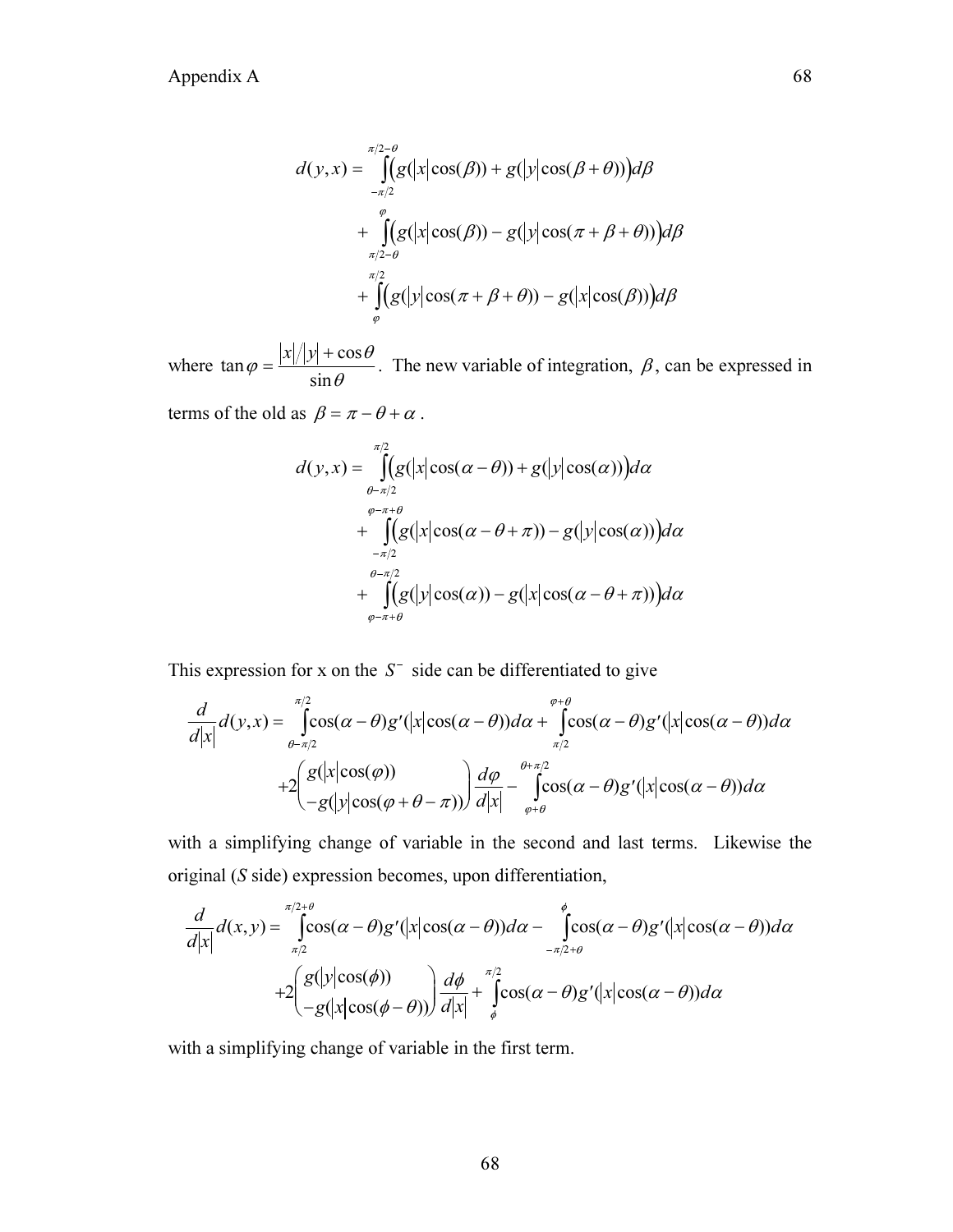Taking the limit of the first of these expressions as  $|x| \rightarrow 0$  yields

$$
\left[\frac{d}{d|x|}d(y,x)\right]_{|x|\to 0}=g'(0)\left(\int_{\theta-\pi/2}^{\pi/2}\cos(\alpha-\theta)d\alpha-\int_{\pi/2}^{\pi/2+\theta}\cos(\alpha-\theta)d\alpha\right)
$$

since  $\varphi_{\text{min}} = \pi/2 - \theta$  and  $\frac{a}{2}$  $a|x| = |y| \sin \theta$  y  $\varphi$  cos  $\varphi$  $\sigma$  $=\frac{\cos \varphi}{\cos \theta}$   $\rightarrow \frac{\sin \theta}{\cos \theta}$ sin  $\frac{\partial^2 \varphi}{\partial x \partial y}$  in that limit. Similarly

$$
\left[\frac{d}{d|x|}d(x,y)\right]_{|x|\to 0}=g'(0)\left(\int_{\pi/2}^{\pi/2+\theta}\cos(\alpha-\theta)d\alpha-\int_{\theta-\pi/2}^{\pi/2}\cos(\alpha-\theta)d\alpha\right)
$$

since  $\phi_{\text{lab}} = \pi/2$  and  $\frac{a}{a}$  $a$ | $x$ y x y  $y = 2|x||y|\cos\theta + |x|$  y  $\varphi$  y cos  $\varphi$  $\sigma$  $\sigma$  $\sigma$  $=-\frac{|y|}{2}\frac{\cos\varphi}{\cos\varphi}=-\frac{|y|\sin\theta}{2}$   $\rightarrow -\frac{\sin\theta}{2}$  $-$  4  $x$   $\mid$   $y$   $\mid$   $\cos \theta +$  $\frac{1}{\alpha}$   $\frac{1}{\alpha}$   $\frac{1}{\alpha}$   $\frac{1}{\alpha}$   $\frac{1}{\alpha}$   $\frac{1}{\alpha}$   $\frac{1}{\alpha}$   $\frac{1}{\alpha}$   $\frac{1}{\alpha}$   $\frac{1}{\alpha}$   $\frac{1}{\alpha}$   $\frac{1}{\alpha}$   $\frac{1}{\alpha}$   $\frac{1}{\alpha}$   $\frac{1}{\alpha}$   $\frac{1}{\alpha}$   $\frac{1}{\alpha}$   $\frac{1}{\alpha}$   $\frac{1}{\alpha}$   $\frac{1}{\alpha}$   $\blacksquare$  $2^2 - 2|x||y|\cos\theta + |x|^2$ cos sin sin cos  $\frac{\sin \theta}{\sin \theta}$  in that

same limit. These are the same except for sign which is only an artifact of the fact that the variables of differentiation in the two calculations differ by a sign. The derivatives have the same limit at the origin from both sides and therefore the derivative exists there; this provides the illustration sought.

If the g function is thrice differentiable then any Busemann distance in any figure will also be so as a function the smooth Euclidean expressions that specify it. Consequently, according to the discussion of section (A.1), the continuity axiom is satisfied for this distance function.

#### A.5 The Busemann Triangle Inequality

If three (distinct) points x, y and z are projected onto an arbitrary line then there are only two possibilities. Either their projections are in the same order as they are listed above or they are not. Let  $I(x, y)$  denote the integrand (the combination of the distortions of the Euclidean distance of the projection from the origin) corresponding to a line in Busemann's metric integral. Then in the "same order" case

$$
I(z, x) = I(z, y) + I(y, x)
$$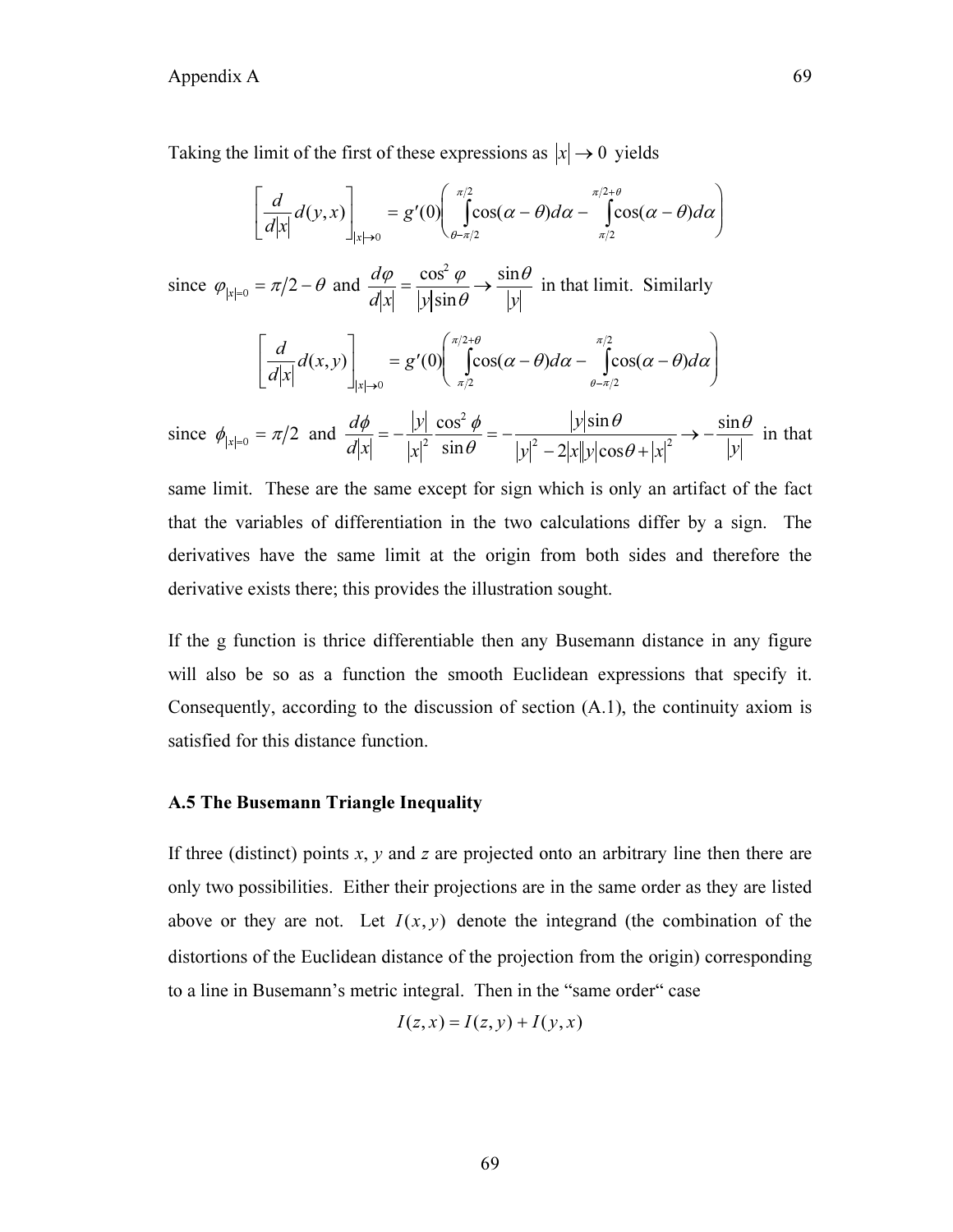and the "different order" case



Figure 31: Examples of Projecting Three Points

If the three points are collinear then the projections onto all lines are in the same order so the integral gives

$$
d(z,x) = d(z,y) + d(y,x).
$$

This same result can, of course, be obtained by application of the explicit expression for the metric (A.1.1) above after combining terms, simplifying and canceling.

If the three points are not collinear then there is some range of lines in the integration for which the order is not the same. Consequently, in that case

$$
d(z,x) < d(z,y) + d(y,x).
$$

That is, these examples of Busemann satisfy the geodesic hypothesis also.

# A.6 Busemann's Specific Cases

Busemann's examples are, therefore, physical geometries. Busemann gives two particular cases which reveal some kinds of asymptotic behavior that are possible for parallel lines. Both cases are produced by analytic g-functions; so they clearly are sufficiently differentiable to yield physical geometries. These cases bear on the "distance between parallel lines at infinity". More precisely: what is the minimum distance between one line and a point on another line parallel to it as the distance from that point to a fixed point grows arbitrarily large. According to Busemann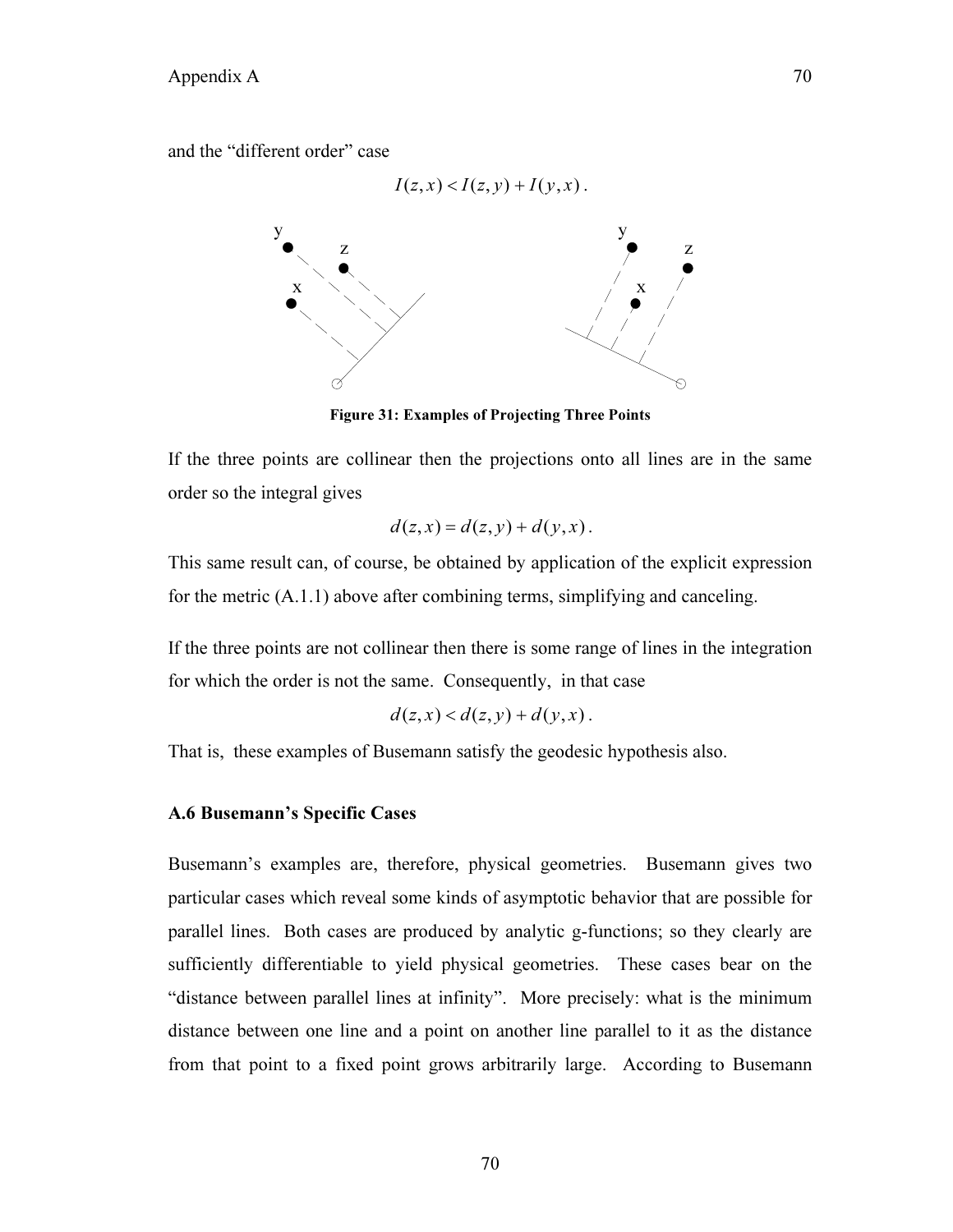when  $g(t) = \ln(1+t)$  this always vanishes and when  $g(t) = e^{t} - 1$  it always diverges to infinity. That is, in the first case all parallel lines converge at infinity and in the second case all parallel lines diverge at infinity. This represents a wide range of possible singular behavior!

That physical geometries can have such behavior is not, in itself, physically objectionable. Singular behavior, at least as a limit, can not be ruled out and on the basis of current theories is expected.

#### A.7 Isotropic-Scaling Geometry

The isotropic-scaling geometry (given as an example in Chapter 2) is coordinatized and clearly the segment measures are sufficiently differentiable functions of the corresponding Cartesian coordinates. Then the only axiom which needs to be verified for it is the geodesic axiom.

This is a coordinatized model in which the distance between two points  $(x_1, y_1)$  and  $(x_2, y_2)$  is of the form

$$
|x|f(\frac{y}{x})
$$

where  $x = x_1 - x_2$ ,  $y = y_1 - y_2$  and f is the function given. Consider a curve whose points have the coordinates  $(X, Y(X))$  for an arbitrary function  $Y(X)$ . With the above distance, the arc length of this curve is

$$
\int\limits_{X_1}^{X_2}f(Y'(X))dX
$$

between two fixed points  $(X_1, Y(X_1))$  and  $(X_2, Y(X_2))$ . This will be stationary provided Lagrange's equations are satisfied.

$$
\frac{d}{dX}\left(\frac{\partial f(Y')}{\partial Y'}\right) = 0
$$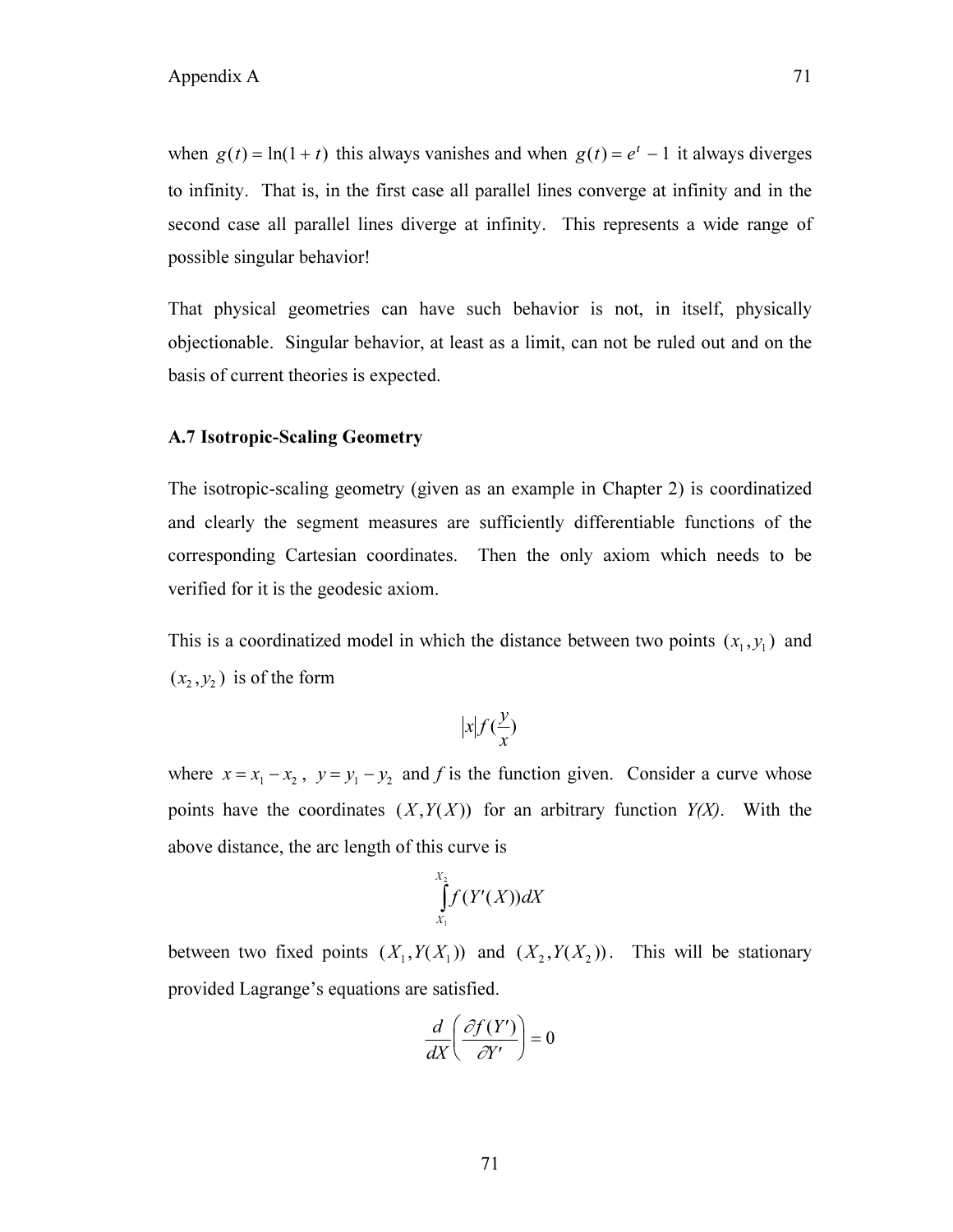That is<sup>\*</sup>,  $Y'(X) = const.$  or  $Y(X) = aX + b$ . These Cartesian lines are then the geodesics of any model of this form provided only that  $f'' > 0$  so that they are stationary minimums.

To verify this for the particular case under consideration it is necessary to calculate this derivative. Now in this case

$$
f(u) = \sqrt{t + mu + gu^2} e^{-\frac{m}{\Delta}\phi}
$$

where  $\phi = \tan^{-1} \left| \frac{2g}{u} + \cdots \right|$  $\left(\frac{2g}{\Delta}u+\frac{m}{\Delta}\right)$  $\tan^{-1}\left(\frac{2g}{\Delta}u+\frac{m}{\Delta}\right)$  $\Delta$   $\Delta$ ,  $\Delta = \sqrt{4tg - m^2}$ ,  $\sqrt{t} = e^{\frac{m}{\Delta} \tan^{-1} \frac{m}{\Delta}}$  and  $\sqrt{g}$  $\int_{\Delta}^{\frac{m}{\Delta} \tan^{-1} \frac{m}{\Delta}}$  and  $\sqrt{g} = e^{\frac{m\pi}{2\Delta}}$ . Now

$$
f'(u) = \left[ \frac{m/2 + gu}{t + mu + gu^2} - \frac{m}{\Delta} \phi' \right] f(u) = \frac{gu}{t + mu + gu^2} f(u)
$$

since  $\varphi =$  $+ mu +$  $\phi' = \frac{\Delta}{\epsilon}$ 2  $\frac{1}{t + mu + gu^2}$ . Dif . Differentiating again gives

$$
f''(u) = \left[\frac{g}{t + mu + gu^2} - \frac{gu(m + g2u)}{(t + mu + gu^2)^2}\right] f(u) + \frac{gu}{t + mu + gu^2} f'(u)
$$
  
= 
$$
\left[\frac{g(t - gu^2)}{(t + mu + gu^2)^2} + \left(\frac{gu}{t + mu + gu^2}\right)^2\right] f(u)
$$
  
= 
$$
\frac{gt}{(t + mu + gu^2)^2} f(u)
$$

which is always a positive quantity. Therefore, the Cartesian straight lines are the geodesics of the isotropic-scaling example.

The isotropic-scaling example satisfies all the axioms of a physical geometry. And so does any other model of the general form considered for which  $f'' > 0$ . It is worth

ī

 Essentially this same calculation is done on p16 of Forsyth.